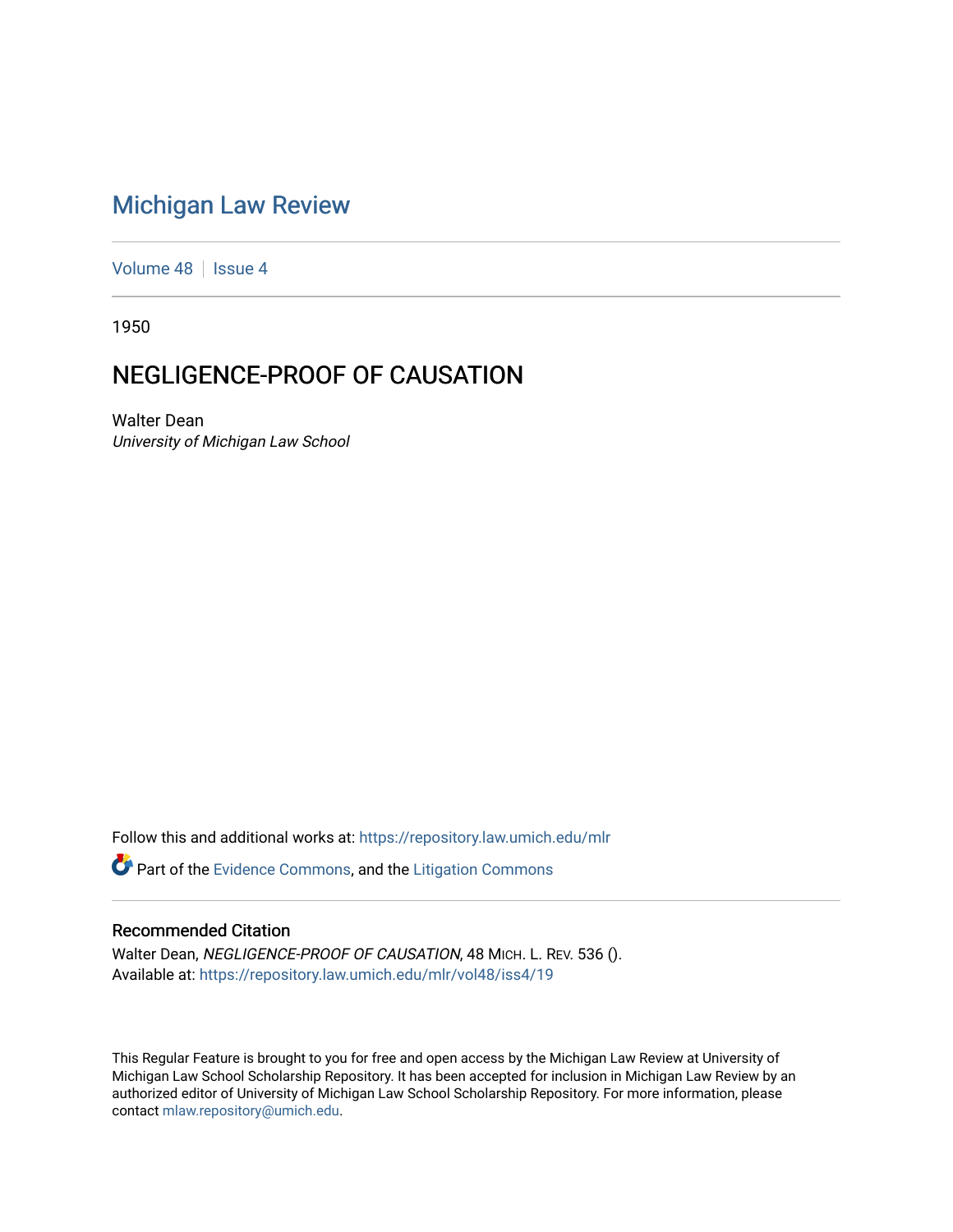NEGLIGENCE-PnooF OF CAUSATION-Decedent, a passenger on defendant's railroad was bound for X Terminal. The car doors were open and a trainman called out, "X Terminal, next," but the train stopped in the dark at point Y before reaching the announced destination to allow another train to pass. Decedent's body was found near point *Y.* Suit was brought by decedent's widow under the state "wrongful death" statutes. The lower court held that the plaintiff's failure to show that decedent left the train at point Y was a fatal gap in the causal chain, and gave judgment for the defendant notwithstanding the verdict. *Held,* reversed with directions to enter judgment on the jury verdict. Plaintiff may rely on circumstantial evidence to prove the causal connection between defendant's wrongful act and decedent's injury. *Williams v. Reading Co.,* (3d Cir. 1949) 175 F. (2d) 32.

The fact that the defendant has been guilty of negligence and that the plaintiff has sustained injuries will not make the defendant liable for the injuries sustained unless they were occasioned by the defendant's negligence. A reasonably close causal connection-the relation of cause and effect-must be established.1 The burden is on the plaintiff to show not that it is more possible but that it is more probable2 that the harm resulted in consequence of defendant's acts.<sup>3</sup> But causation may be found as an inference from evidentiary facts<sup>4</sup> as well as by direct proof<sup>5</sup> even though the inference is not a necessary one.<sup>6</sup> From

1 PROSSER, TORTS, §30, p. 177 (1941).

<sup>2</sup>Price v. N.Y. Central R.R. Co., 92 N.J.L. 429, 105 A. 187 (1918).

<sup>3</sup> "The burden is on plaintiff to show that it is more probable that the harm resulted in consequence of something for which the defendant was responsible than in consequence of something for which he was not." Alling v. Northwestern Bell Tel. Co., 156 Minn. 60 at 63, 194 N.W. 313 (1923).

<sup>4</sup>Emery v. Tilo Roofing Co., 89 N.H. 165, 195 A. 409 (1937); Stollery v. Cicero & P. St. Ry. Co., 243 lli. 290, 90 N.E. 709 (1910).

<sup>5</sup>Texas & N.O.R. Co. v. Ewing, (Tex. Civ. App.) 46 S.W. (2d) 398 (1932). s Settle v. St. Louis & S.F. Ry. Co., 127 Mo. 336, 30 S.W. (2d) 125 (1895).